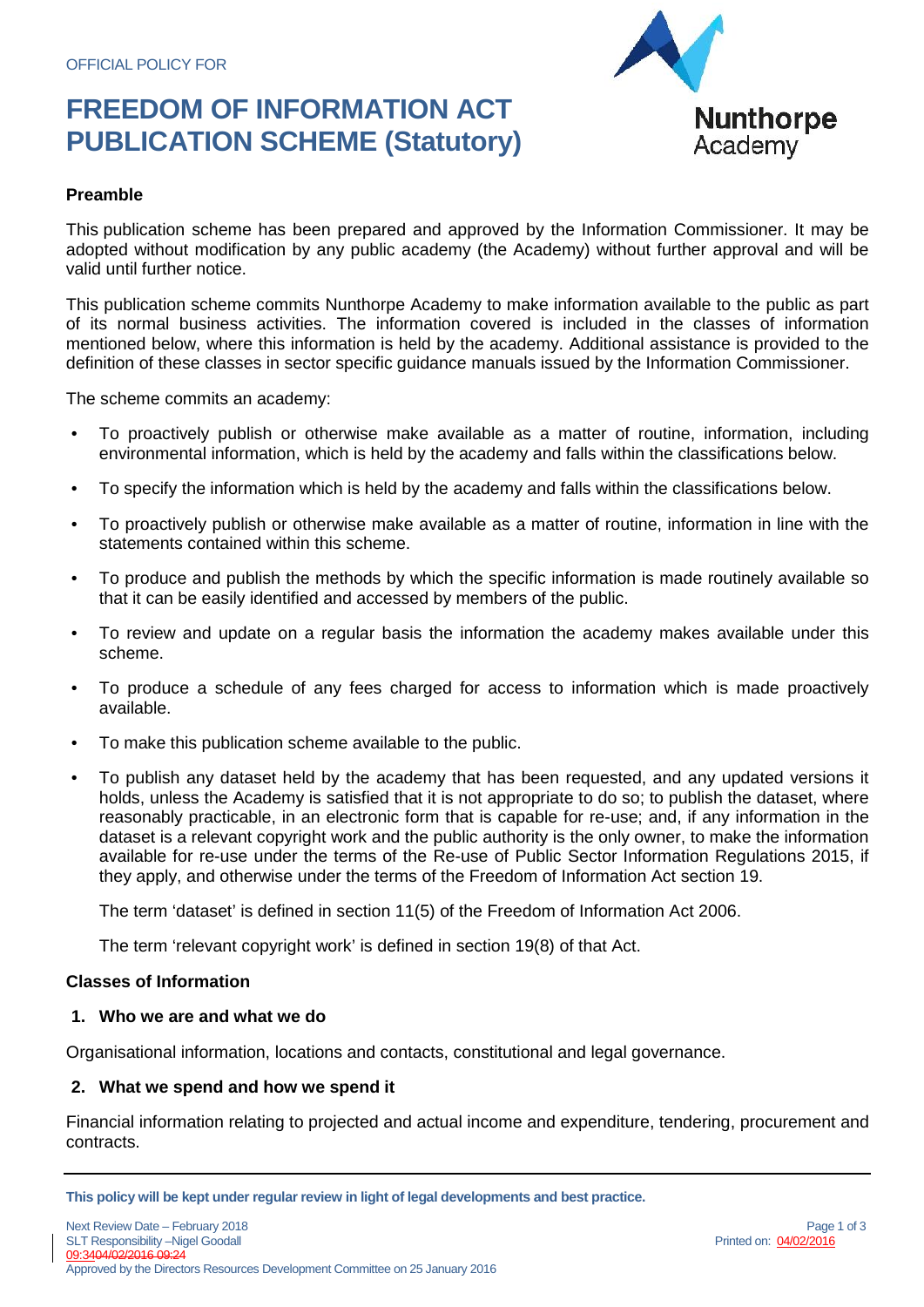# **FREEDOM OF INFORMATION ACT PUBLICATION SCHEME (Statutory)**



#### **3. What our priorities are and how we are doing**

Strategy and performance information, plans, assessments, inspections and reviews.

#### **4. How we make decisions**

Policy proposals and decisions. Decision making processes, internal criteria and procedures, consultations.

#### **5. Our policies and procedures**

Current written protocols for delivering our functions and responsibilities.

#### **6. Lists and Registers**

Information held in registers required by law and other lists and registers relating to the functions of the academy.

#### **7. The Services we Offer**

Advice and guidance, booklets and leaflets, transactions and media releases. A description of the services offered.

The classes of information will not generally include:

- Information the disclosure of which is prevented by law, or exempt under the Freedom of Information Act, or is otherwise properly considered to be protected from disclosure.
- Information in draft form.
- Information that is no longer readily available as it is contained in files that have been placed in archive storage, or is difficult to access for similar reasons.

## **The method by which information published under this scheme will be made available**

The academy will indicate clearly to the public what information is covered by this scheme and how it can be obtained.

Where it is within the capability of a public academy, information will be provided on a website. Where it is impracticable to make information available on a website or when an individual does not wish to access the information by the website, a public academy will indicate how information can be obtained by other means and provide it by those means.

In exceptional circumstances some information may be available only by viewing in person. Where this manner is specified, contact details will be provided. An appointment to view the information will be arranged within a reasonable timescale.

Information will be provided in the language in which it is held or in such other language that is legally required. Where an academy is legally required to translate any information, it will do so.

Obligations under disability and discrimination legislation and any other legislation to provide information in other forms and formats will be adhered to when providing information in accordance with this scheme.

**This policy will be kept under regular review in light of legal developments and best practice.**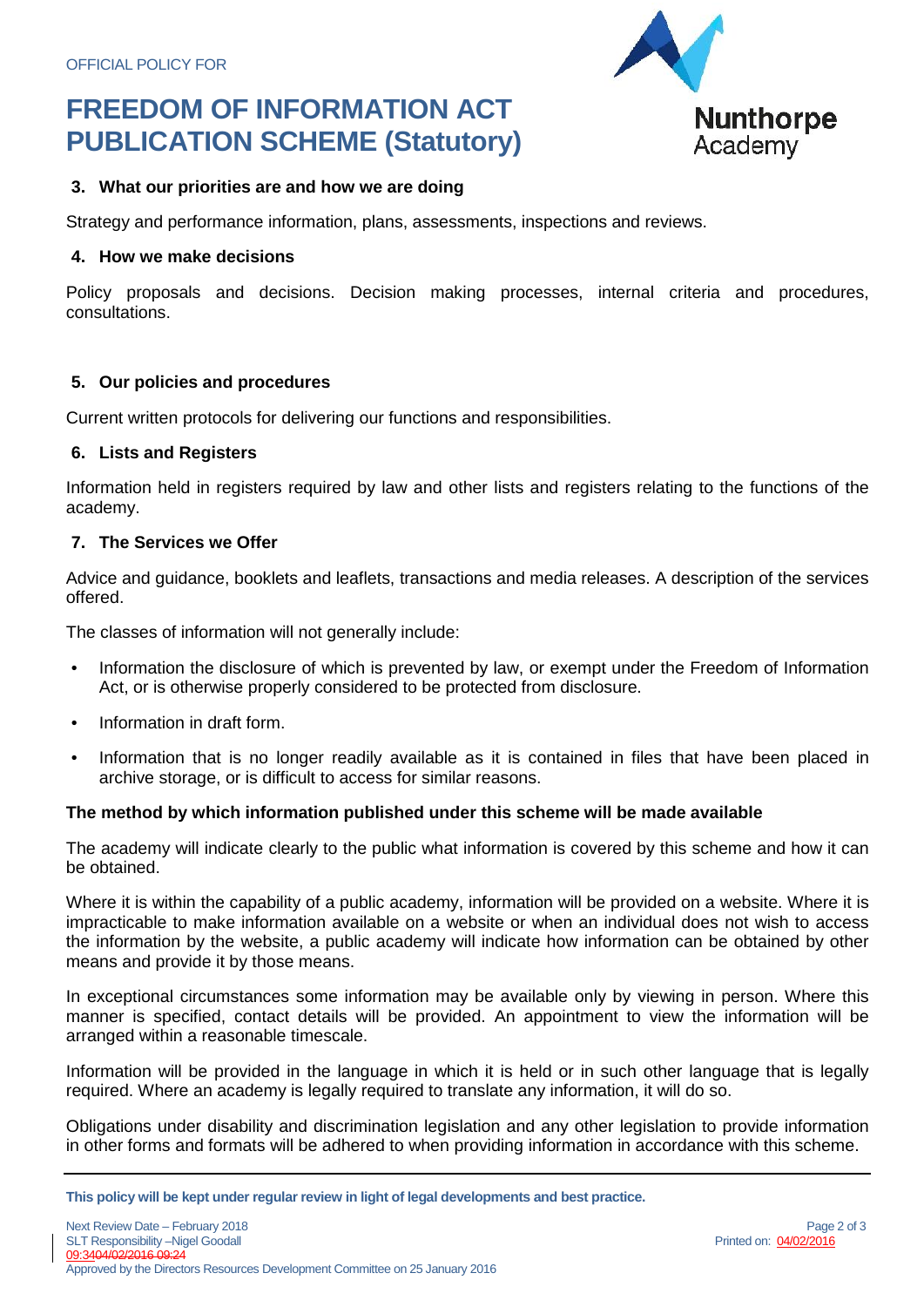# **FREEDOM OF INFORMATION ACT PUBLICATION SCHEME (Statutory)**



## **Charges which may be made for Information published under this scheme**

The purpose of this scheme is to make the maximum amount of information readily available at minimum inconvenience and cost to the public. Charges made by the academy for routinely published material will be justified and transparent and kept to a minimum.

Material which is published and accessed on a website will be provided free of charge.

Charges may be made for information subject to a charging regime specified by Parliament.

Charges may be made for actual disbursements incurred such as:

- photocopying
- postage and packaging
- the costs directly incurred as a result of viewing information

Charges may also be made for information provided under this scheme where they are legally authorised, they are in all the circumstances, including the general principles of the right of access to information held by public authorities, justified and are in accordance with a published schedule or schedules of fees which is readily available to the public.

Charges may also be made for making datasets (or parts of datasets) that are relevant copyright works available for re-use. These charges will be in accordance with the terms of the Re-use of Public Sector Information Regulations 2015, where they apply, or with regulations made under section 11B of the Freedom of Information Act, or with other statutory powers of the public authority.

If a charge is to be made, confirmation of the payment due will be given before the information is provided. Payment may be requested prior to provision of the information.

## **Written Requests**

Information held by a public academy that is not published under this scheme can be requested in writing, when its provision will be considered in accordance with the provisions of the Freedom of Information Act. The request would be made to the Director of Business and Finance.

**This policy will be kept under regular review in light of legal developments and best practice.**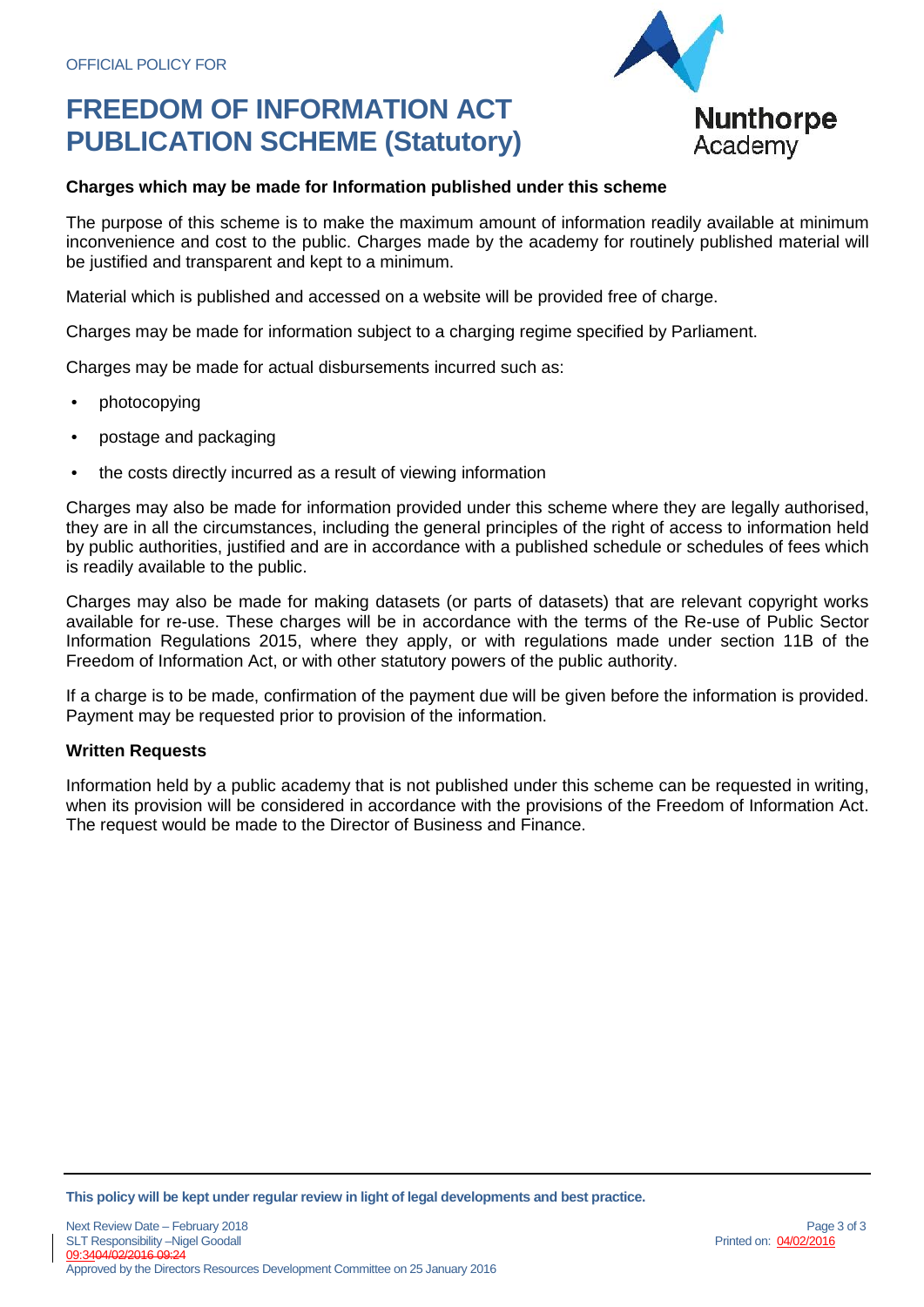

| Information to be published                                        | How the information can be<br>obtained | <b>Cost</b>     |
|--------------------------------------------------------------------|----------------------------------------|-----------------|
| Class 1 - Who we are and what we do Information at date of request |                                        |                 |
| Academy Trust - Terms of Reference and Delegation of Functions     | Hard copy                              | Refer to page 9 |
| Instrument of Government / Articles of Association                 | Hard copy                              | Refer to page 9 |
| Contact details for the Principal and the Academy Trust Directors  | Via Academy website                    | Free            |
| <b>Staff List</b>                                                  | Via Academy website                    | Free            |
| School prospectus                                                  | Via Academy website                    | Free            |
| Academy session times and term dates                               | Via Academy Website                    | Free            |
| Location and contact information for the Academy                   | Via Academy Website                    | Free            |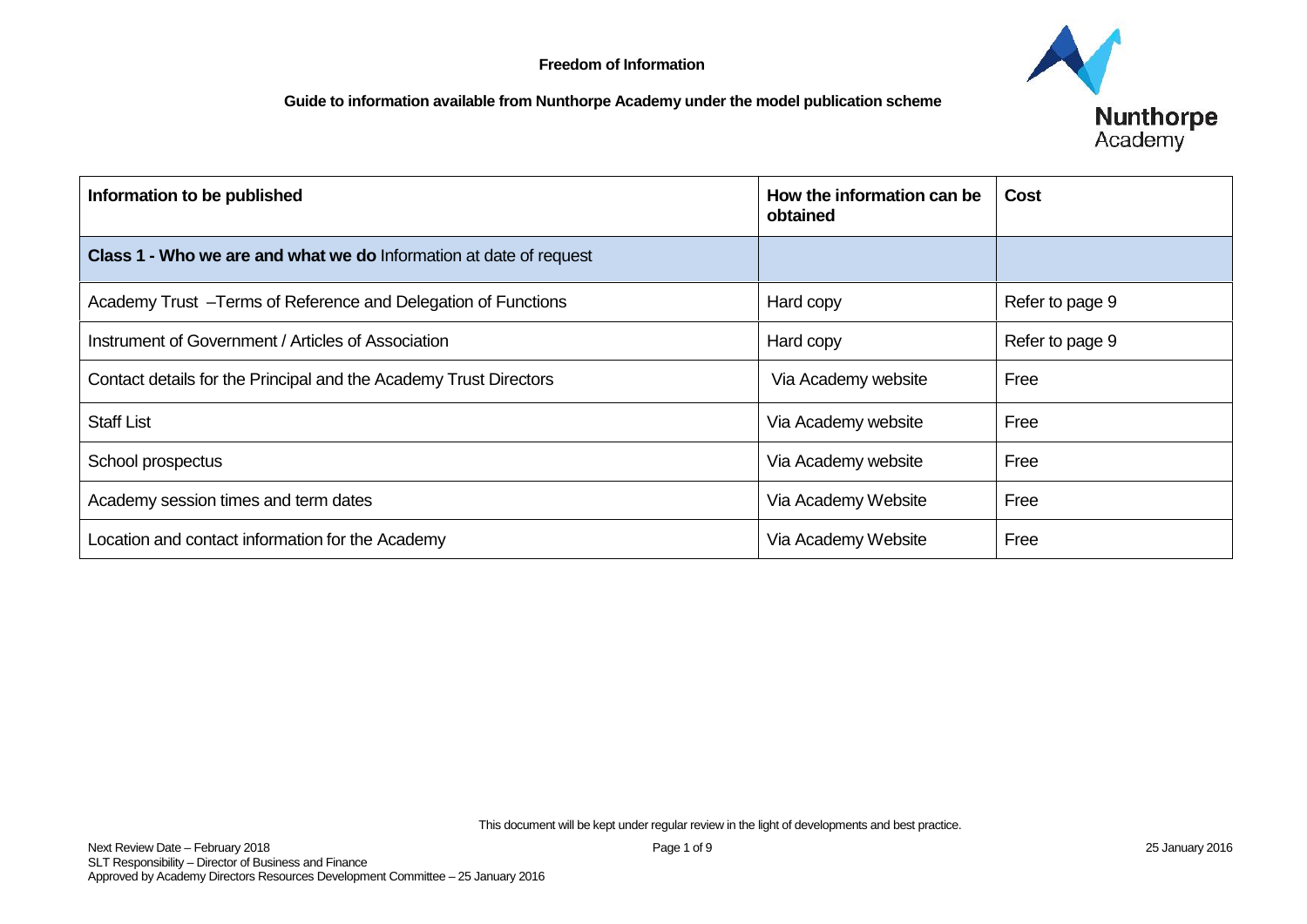| Information to be published                                                                        | How the information can be<br>obtained | <b>Cost</b>     |
|----------------------------------------------------------------------------------------------------|----------------------------------------|-----------------|
| Class 2 – What we spend and how we spend it Information for current and previous<br>financial year |                                        |                 |
| Annual budget plan and financial statements                                                        | Hard copy                              | Refer to page 9 |
| Capitalised funding                                                                                | Hard copy                              | Refer to page 9 |
| Additional funding                                                                                 | Hard copy                              | Refer to page 9 |
| Procurement and projects                                                                           | Hard copy                              | Refer to page 9 |
| Staffing structure                                                                                 | Hard copy                              | Refer to page 9 |
| Pay Policy                                                                                         |                                        |                 |
| Senior Staff and Directors' allowances                                                             | Hard copy                              | Refer to page 9 |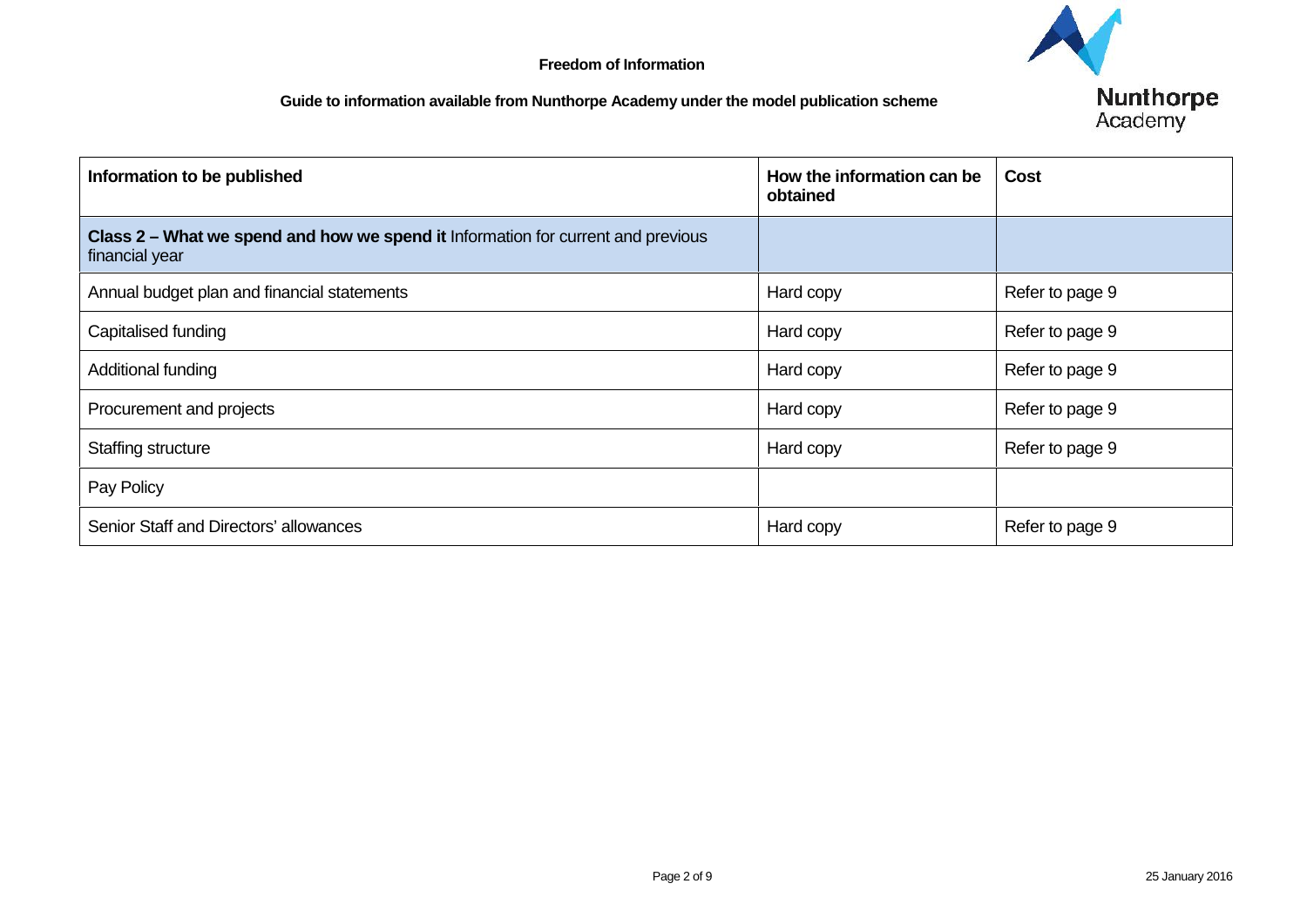| Information to be published                                                           | How the information can be<br>obtained | <b>Cost</b>     |
|---------------------------------------------------------------------------------------|----------------------------------------|-----------------|
| Class 3 - What our priorities are and how we are doing Information at date of request |                                        |                 |
| Academy profile<br>• Government supplied performance data                             | Via Academy website                    | Free            |
| Academy profile<br>The latest Ofsted report<br>- Summary<br>- Full report             | Via Academy website                    | Free            |
| Performance management policy and procedures adopted by the Academy Trust             | Hard copy                              | Refer to page 9 |
| Strategy Plan - Strategy for Change / Academy Development Plan                        | Hard copy                              | Refer to page 9 |
| Safeguarding / Child Protection policies and procedures                               | Hard copy                              | Refer to page 9 |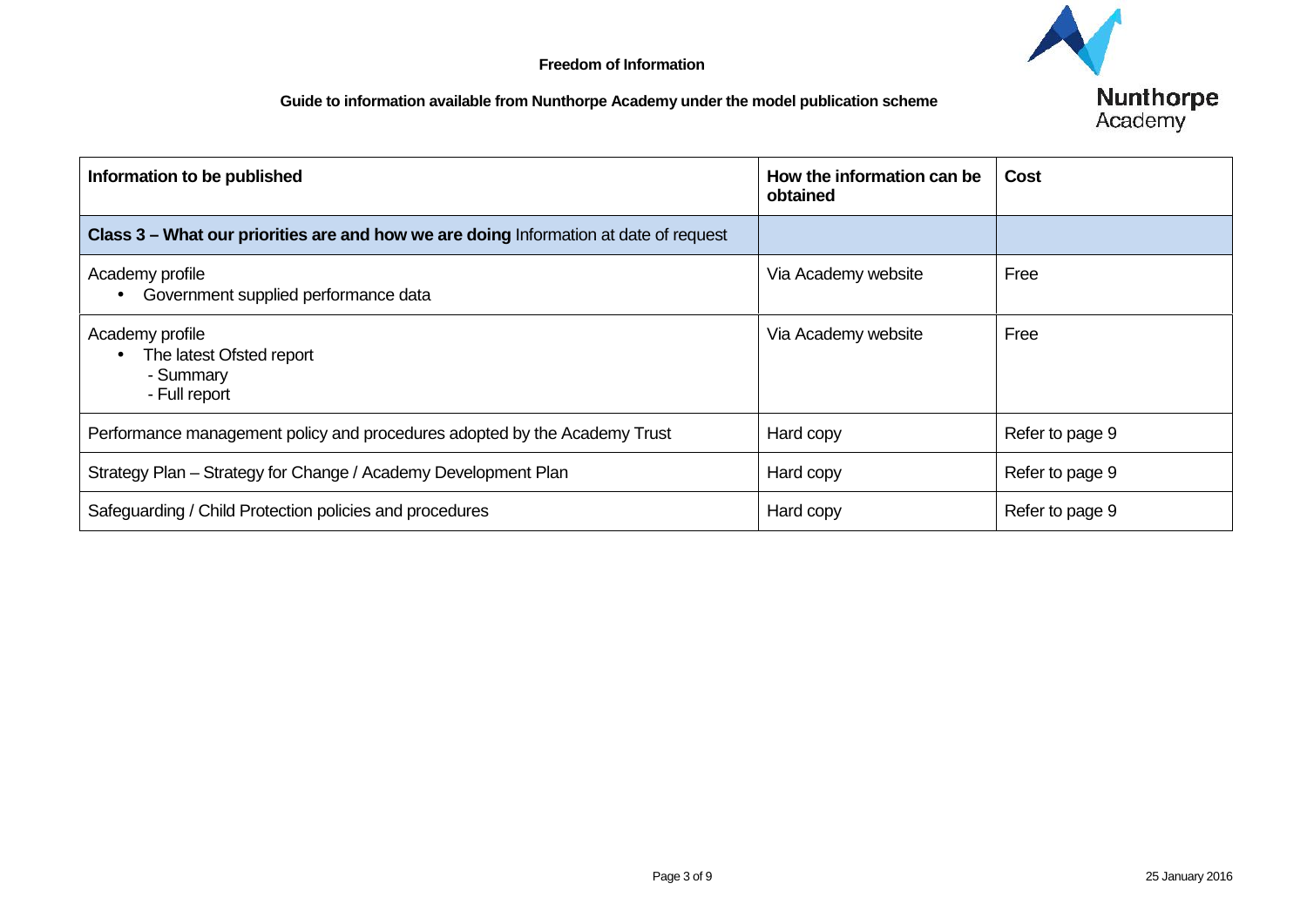| Information to be published                                                                                   | How the information can be<br>obtained | <b>Cost</b>     |
|---------------------------------------------------------------------------------------------------------------|----------------------------------------|-----------------|
| <b>Class 4 – How we make decisions</b> Information provided for current and previous three<br>years           |                                        |                 |
| Admissions policy                                                                                             | Via Academy website                    | Free            |
| Admission Appeal decisions statistics                                                                         | Hard copy                              | Refer to page 9 |
| Agendas of Academy Trust Full Board meetings and its sub-committees                                           | Hard copy                              | Refer to page 9 |
| Minutes of meetings (as above) – excluding information that is properly regarded as private<br>to the meeting | Hard copy                              | Refer to page 9 |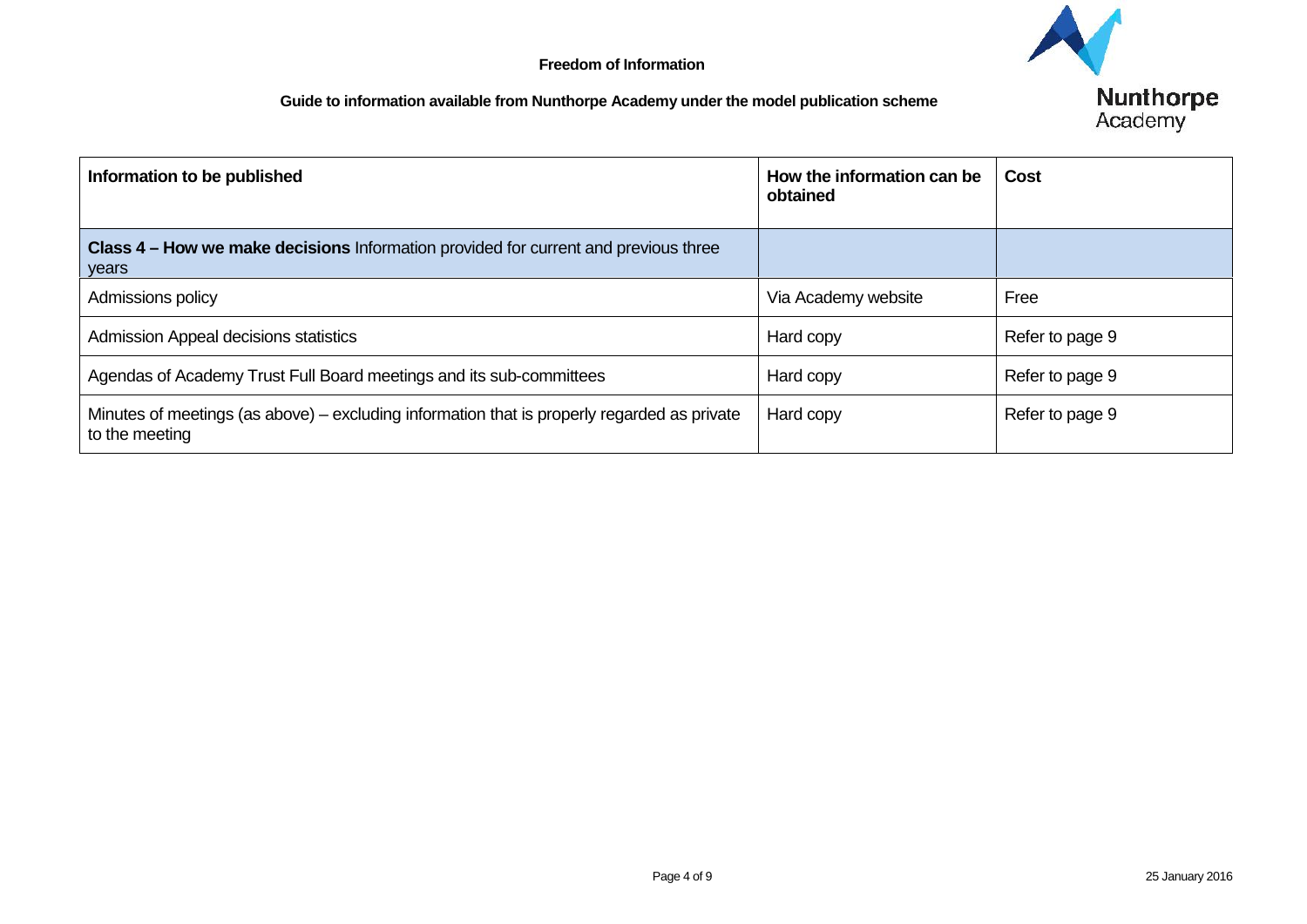| Information to be published                                                                                                  | How the information can be<br>obtained | <b>Cost</b>     |
|------------------------------------------------------------------------------------------------------------------------------|----------------------------------------|-----------------|
| Class 5 - Our policies and procedures Current information only                                                               |                                        |                 |
| Academy policies:<br>Charging and remissions policy<br>Complaints procedure<br>Information request handling policy           | Via Academy website                    | Free            |
| Academy policies:<br><b>Health and Safety</b><br>Supporting pupils with medical conditions                                   | Hard copy                              | Refer to page 9 |
| Academy policies:<br>Equality and diversity (including equal opportunities) policies<br>Staff recruitment policies           | Hard copy                              | Refer to page 9 |
| Student and curriculum policies:<br>Behaviour<br><b>Inclusion Policy</b>                                                     | <b>Hard Copy</b>                       | Refer to page 9 |
| Student and curriculum policies:<br>Home-Academy agreement<br>Curriculum<br>Accessibility<br>Vulnerable students Action Plan | Hard copy                              | Refer to page 9 |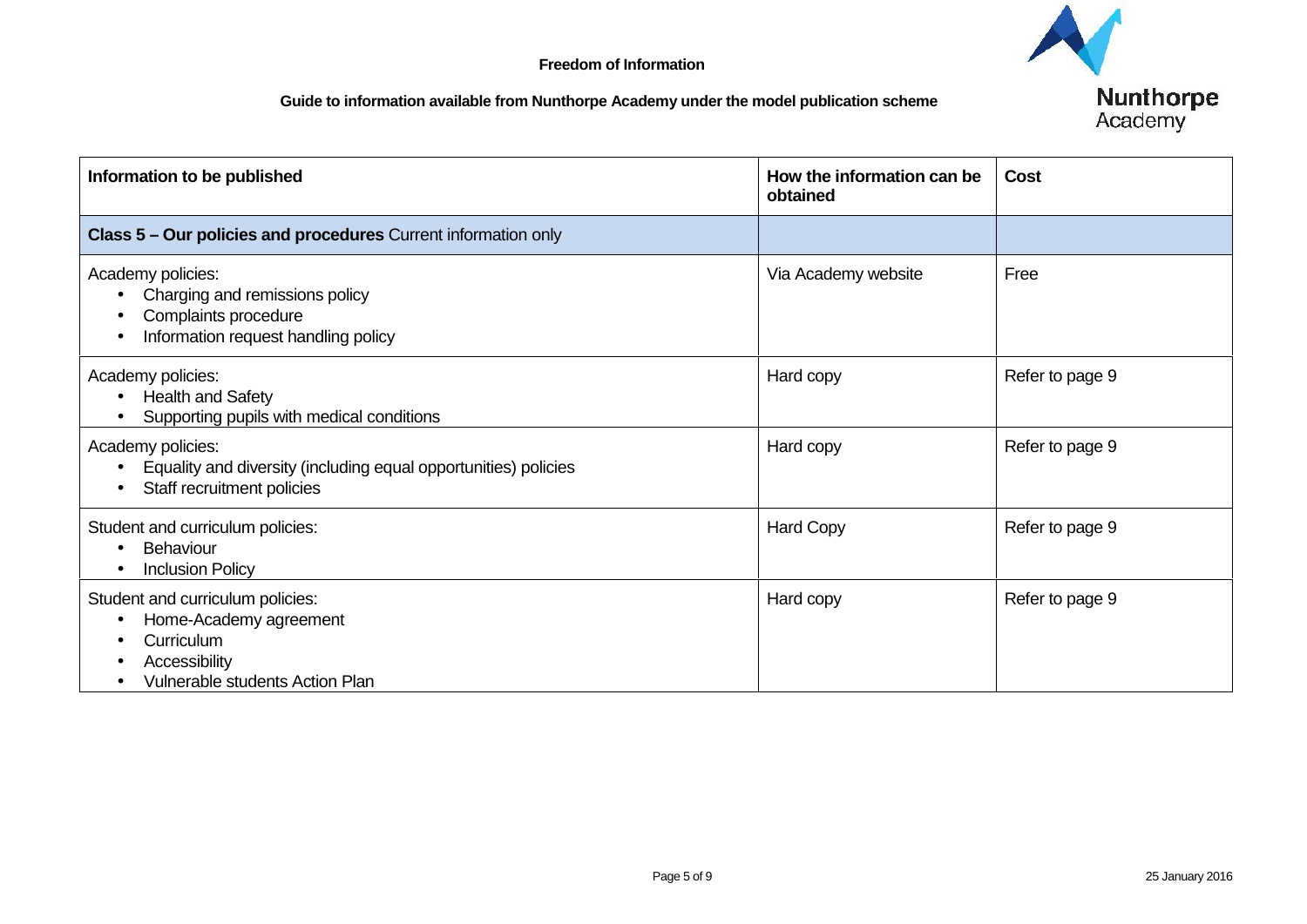| Information to be published                                                                                                                                                                                  | How the information can be<br>obtained | <b>Cost</b>     |
|--------------------------------------------------------------------------------------------------------------------------------------------------------------------------------------------------------------|----------------------------------------|-----------------|
| Class 5 - Our policies and procedures (continued) Current information only                                                                                                                                   |                                        |                 |
| Student and curriculum policies:<br>Sex education<br>Special educational needs<br>Collective worship<br>Careers education                                                                                    | Hard copy                              | Refer to page 9 |
| Records management and personal data policies, including:<br>Information security policies<br>Records retention destruction and archive policies<br>Data protection (including information sharing policies) | <b>Hard Copy</b>                       | Refer to page 9 |
| Charging regimes and policies<br>Charges for the provision of information are set out on Page 9 of this document.                                                                                            | Via Academy website                    | Free            |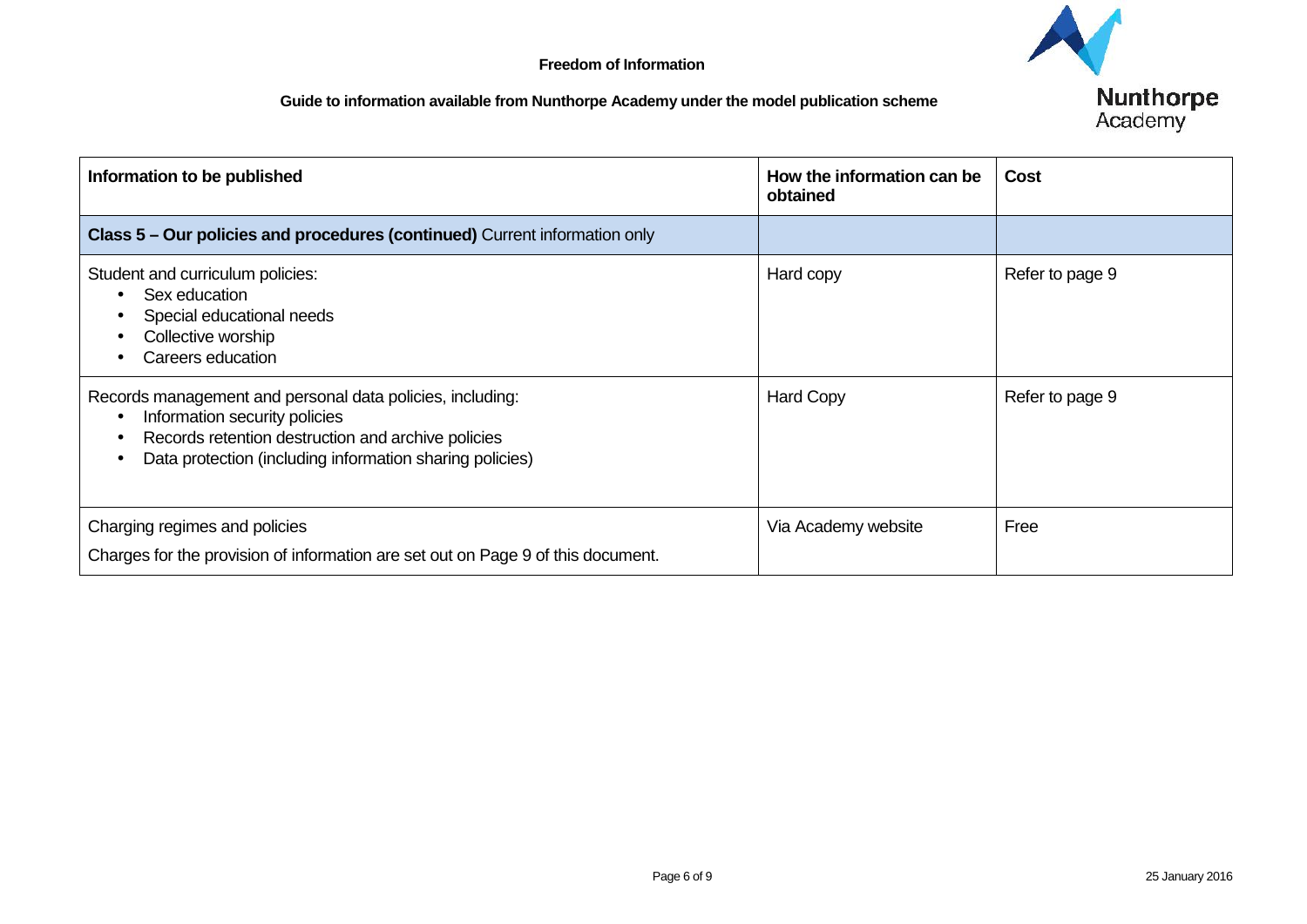| Information to be published                                                                                                                           | How the information can be<br>obtained                  | <b>Cost</b>     |
|-------------------------------------------------------------------------------------------------------------------------------------------------------|---------------------------------------------------------|-----------------|
| <b>Class 6 – Lists and Registers</b> Currently maintained lists and registers only                                                                    | Some information may only be<br>available by inspection |                 |
| Curriculum circulars and statutory instruments                                                                                                        | Hard copy                                               | Refer to page 9 |
| Disclosure logs                                                                                                                                       | Hard copy                                               | Refer to page 9 |
| Asset register                                                                                                                                        | Hard copy                                               | Refer to page 9 |
| Any information the academy is currently legally required to hold in publicly available<br>registers. This does not include the attendance registers. | Hard copy                                               | Refer to page 9 |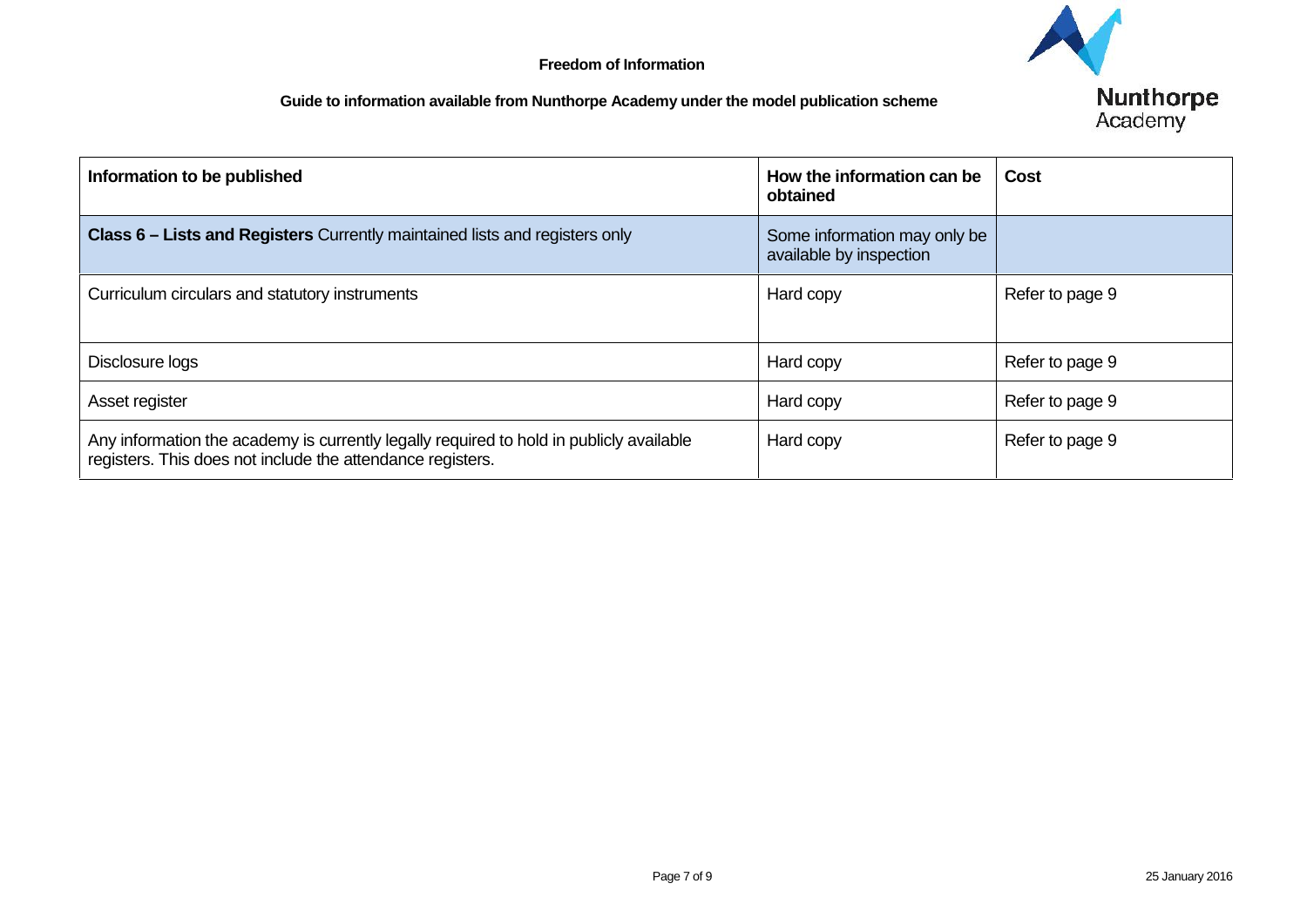| Information to be published                                             | How the information can be<br>obtained | <b>Cost</b> |
|-------------------------------------------------------------------------|----------------------------------------|-------------|
| <b>Class 7 – The services we offer Current information only</b>         |                                        |             |
| Extra-curricular activities provided through Nunthorpe Extended Academy | Via Academy website                    | Free        |
| Out of school clubs provided through Nunthorpe Extended Academy         | Via Academy website                    | Free        |
| Nunthorpe Learning and Leisure - Programme of courses                   | Via Academy website                    | Free        |
| Nunthorpe Learning and Leisure – Hiring of facilities                   | Via Academy website                    | Free        |
| Academy publications                                                    | Via Academy website                    | Free        |
| Leaflets books and newsletters                                          | Via Academy website                    | Free        |